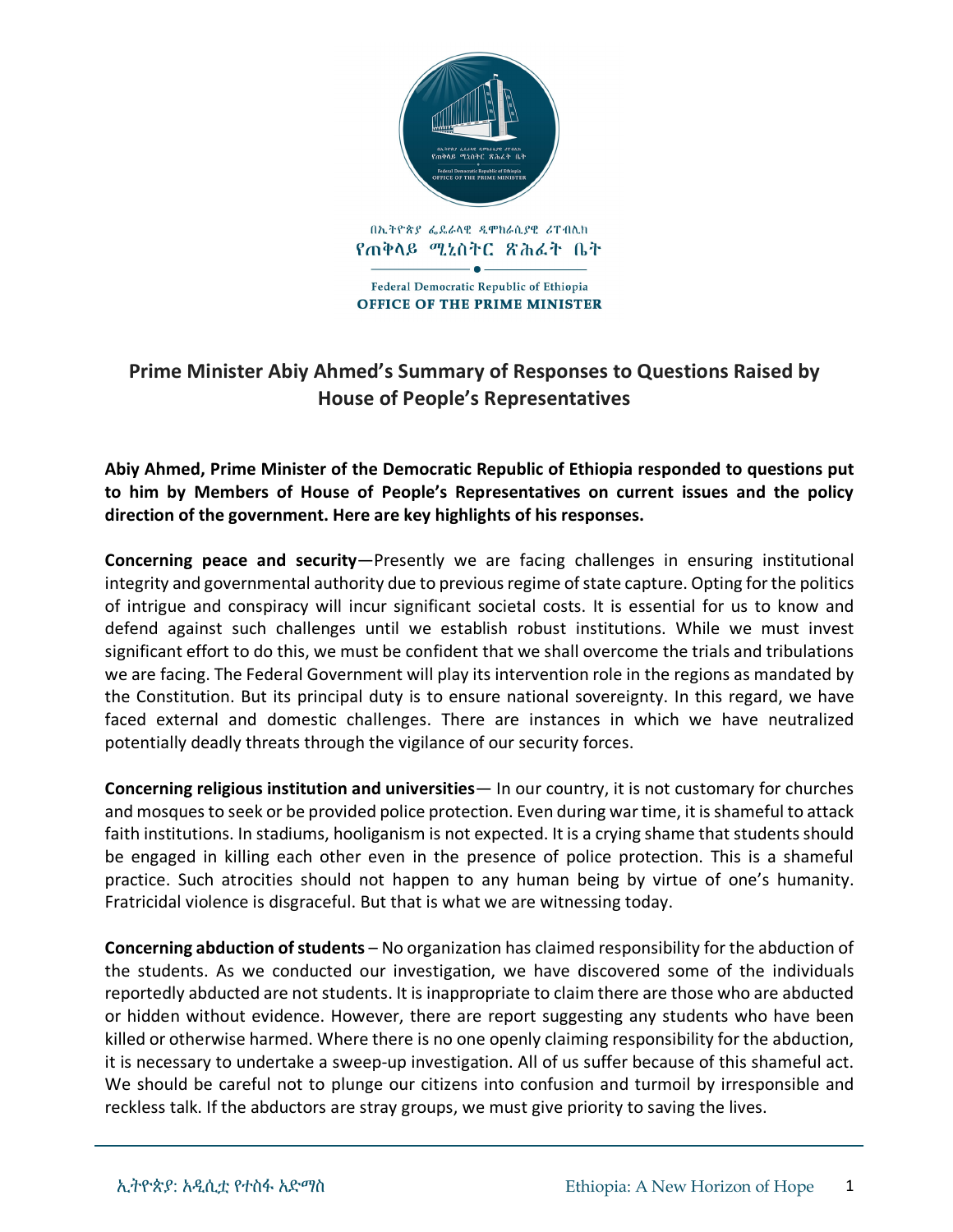We must be careful not to engage in a bloodbath to resolve the issue. To abduct a person because of one's background does not apply to students because they have no identity for which they can be persecuted.

**Concerning events in Wellega and Guji** – In various areas in Wellega, government and residents have sustained damages rendered by armed groups. In Western Wellega, there are many tasks that need to be accomplished. But the best approach is to resolve conflict peacefully and through discussions. However, it is impossible to have two armed forces and two governments in the same country. Especially in a country that is striving to become democratic. In the Wellega region, the effort is to weaken government. There are conflicting messages. On the one hand, the complaint is the government has not been able to uphold the rule of law. On the other hand, the complaint is for government forces to leave the area. This are contradictory messages. One cannot be victorious following outmoded ideas in a country that has changed. It is necessary to appreciate the difference between freedom and lack of it. To maintain silence where the law is being flouted has no value. Protecting criminals is inappropriate.

**Concerning transfer of government development institutions**—Over the past 20 years, 287 government institutions have been transferred to the private sector with revenue to the government in the amount of 49.2 billion birr. There is no issue that arises because of the current political change. In the aftermath of the change that is underway, there has been no transfer of assets to the private sector. Because the previous transfers had been plagued by cronyism and nepotism, we are now strengthening structures to avoid a repeat of that. Because we had a significant debt burden with institutions like EthioTelecom and because we could not get additional loans, new capital and knowledge, it was necessary to formulate new policies. Because we believe we can achieve development, we have taken successful steps to extend our loan repayment period.

**Concerning support for the domestic private sector**—In the finance sector, before the change, it was compulsory to purchase 27 percent bond. There was no interest payment on this. By discarding this policy, we have managed to reduce loan and interest rates. When private banks are facing liquidity problems, we have released 14.5 billion birr to ease their situation. This is a substantial contribution. There are 12 new banks currently in the works. We will not open the banking sector to foreign investors until domestic banks are sufficiently strengthened. We will proceed by following best practices. In this manner, we are supporting the domestic private sector.

**Proliferation of Political Parties**—Parties are presenters of ideas. Prosperity Party aims to be an example and is a gathering of various parties. But if the aim of competitive parties is simply to oppose, it will not be productive. Talking and doing are two different things. It is necessary to learn from experience. It is through offering alternatives that one can lead a country. There should be no confusion about the ruling Prosperity Party. Because it has a majority in the House, it is the government.

**Offshore Hidden Wealth**—It is necessary to answer the question of whether wealth hidden in offshore accounts could be returned. We have to consider the issue as presented by the Attorney General. Some countries have agreed to help even though it may adversely affect their banks.